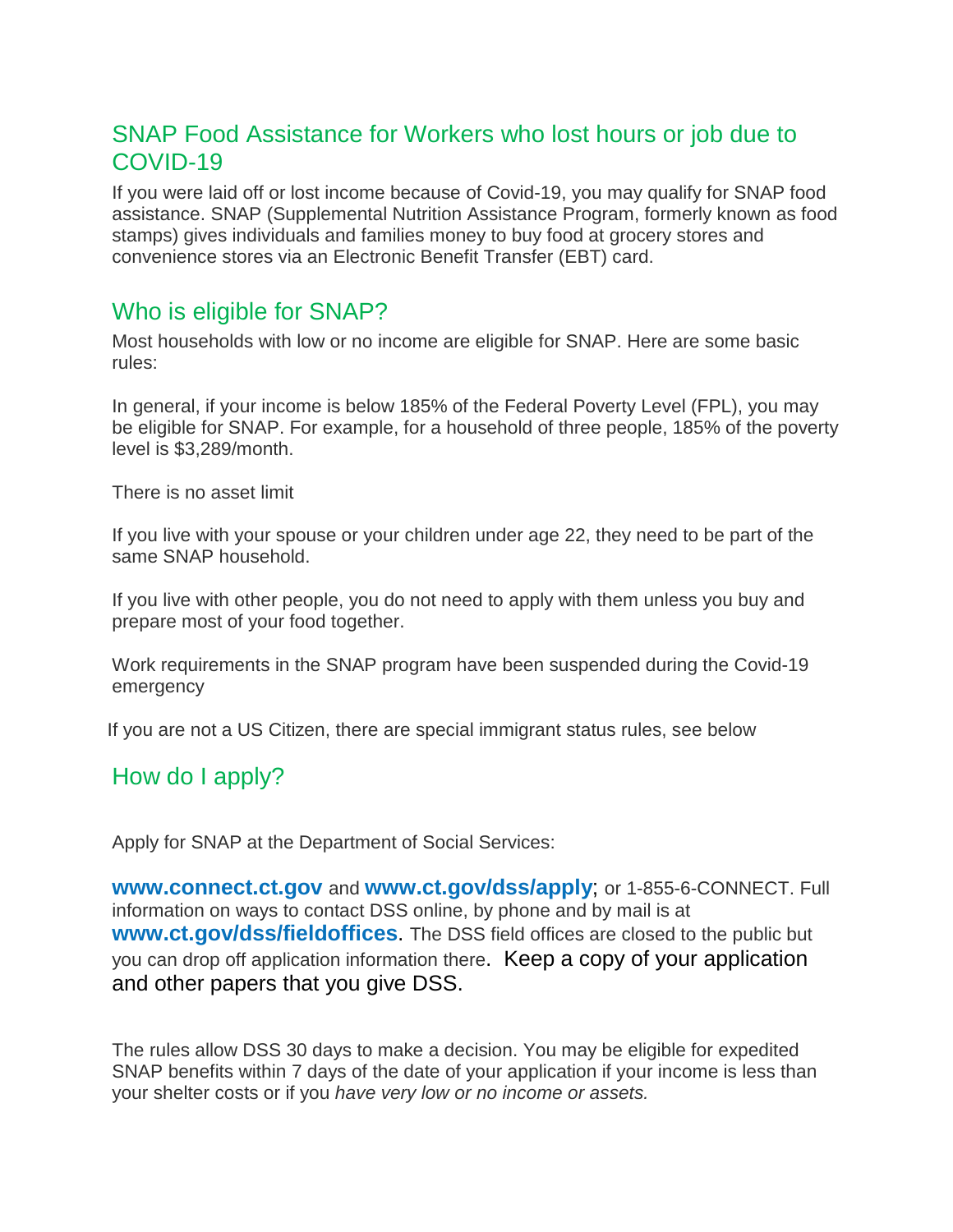# How much can I get in SNAP each month?

| Household size | Maximum SNAP benefit |
|----------------|----------------------|
|                | \$194                |
| 2              | \$355                |
| 3              | \$509                |
| 4              | \$646                |
| 5              | \$768                |

Ordinarily, DSS calculates a share of income that a family has available for food, based on income and other expenses, and deducts that amount from the maximum benefit to determine the monthly benefit. Very low income households get the full SNAP benefit. FOR THE MONTHS OF MARCH AND APRIL, ALL SNAP RECIPIENTS WILL GET THE MAXIMUM BENEFIT. THOSE SLATED TO GET AN AMOUNT LOWER THAN THAT WILL RECEIVE TWO SUPPLEMENTS ON THE 9TH AND 20TH OF APRIL TO TOTAL THE MAXIMUM AMOUNT

### How do I learn the status of my case after I apply?

The fastest way to learn about your SNAP case is the DSS MyAccount.

<https://www.connect.ct.gov/access/jsp/access/Home.jsp>You can also call 1-855-6-**CONNECT** 

Due to high call volume you may need to call back or wait on hold for a long time - call from a landline or cellphone that has sufficient minutes. SafeLink phones do not count minutes calling DSS.

### What if I am sick, quarantined or self-isolating or need someone to help me buy food?

DSS will issue only one SNAP EBT card per household with the name of the head of household printed on the card. You set the PIN number. Household members have the right to use the card. Also, a trusted family member or friend (with the PIN) can shop for you.

### What if I am not a citizen?

People who are undocumented are not eligible for SNAP. People who have qualified legal status are eligible if they have been here for five years. There is no five-year residency requirement for children, pregnant women or certain refugees.